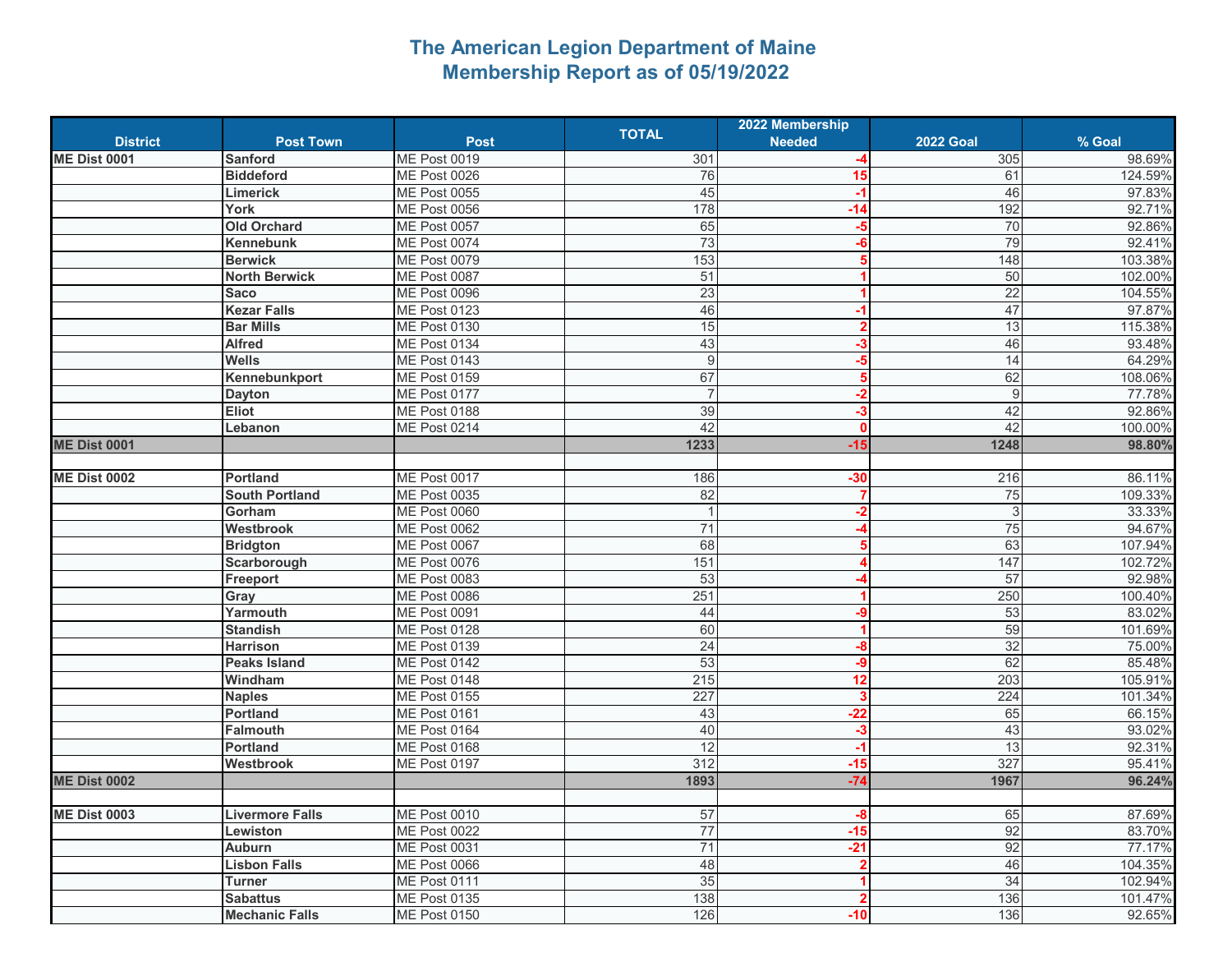|                     |                        |                     |                 | 2022 Membership         |                  |         |
|---------------------|------------------------|---------------------|-----------------|-------------------------|------------------|---------|
| <b>District</b>     | <b>Post Town</b>       | <b>Post</b>         | <b>TOTAL</b>    | <b>Needed</b>           | <b>2022 Goal</b> | % Goal  |
|                     | <b>Auburn</b>          | <b>ME Post 0153</b> | 392             | 27                      | 365              | 107.40% |
|                     | Lisbon                 | ME Post 0158        | 206             | 7                       | 199              | 103.52% |
|                     | Lewiston               | <b>ME Post 0210</b> | 21              | $-2$                    | 23               | 91.30%  |
| <b>ME Dist 0003</b> |                        |                     | 1171            | $-17$                   | 1188             | 98.57%  |
|                     |                        |                     |                 |                         |                  |         |
| <b>ME Dist 0004</b> | Farmington             | <b>ME Post 0028</b> | 129             | -9                      | 138              | 93.48%  |
|                     | Kingfield              | ME Post 0061        | 50              | $-1$                    | 51               | 98.04%  |
|                     | <b>Phillips</b>        | ME Post 0064        | 23              | $-11$                   | 34               | 67.65%  |
|                     | <b>Strong</b>          | <b>ME Post 0078</b> | 29              | $-3$                    | 32               | 90.63%  |
|                     | Wilton                 | ME Post 0117        | 3               | $-3$                    | $6\phantom{1}$   | 50.00%  |
|                     | Rangeley               | ME Post 0120        | $\frac{1}{8}$   | $-2$                    | $\overline{20}$  | 90.00%  |
| <b>ME Dist 0004</b> |                        |                     | 252             | $-29$                   | 281              | 89.68%  |
|                     |                        |                     |                 |                         |                  |         |
|                     | <b>Rumford</b>         |                     |                 |                         |                  |         |
| <b>ME Dist 0005</b> |                        | <b>ME Post 0024</b> | 316             | $-23$                   | 339<br>82        | 93.22%  |
|                     | <b>Buckfield</b>       | <b>ME Post 0058</b> | 79              | $-3$                    |                  | 96.34%  |
|                     | <b>Locke Mills</b>     | ME Post 0068        | 68              |                         | 67               | 101.49% |
|                     | <b>South Paris</b>     | <b>ME Post 0072</b> | 50              | $-3$                    | 53               | 94.34%  |
|                     | <b>Bethel</b>          | ME Post 0081        | 61              | $-1$                    | 62               | 98.39%  |
|                     | <b>Norway</b>          | <b>ME Post 0082</b> | $\overline{77}$ | $-7$                    | 84               | 91.67%  |
|                     | <b>Dixfield</b>        | ME Post 0100        | 29              | $\mathbf{0}$            | 29               | 100.00% |
|                     | Oxford                 | ME Post 0112        | 32              | -9                      | 41               | 78.05%  |
|                     | Fryeburg               | ME Post 0137        | 24              | $-2$                    | 26               | 92.31%  |
|                     | <b>West Paris</b>      | <b>ME Post 0151</b> | 33              | $-1$                    | 34               | 97.06%  |
|                     | Peru                   | <b>ME Post 0199</b> |                 | $-2$                    | 6                | 66.67%  |
| <b>ME Dist 0005</b> |                        |                     | 773             | $-50$                   | 823              | 93.92%  |
|                     |                        |                     |                 |                         |                  |         |
| <b>ME Dist 0006</b> | <b>Rockland</b>        | ME Post 0001        | 288             | $-16$                   | 304              | 94.74%  |
|                     | Vinalhaven             | <b>ME Post 0018</b> | 39              | 3                       | 36               | 108.33% |
|                     | Camden                 | <b>ME Post 0030</b> | 109             | $\overline{2}$          | 107              | 101.87% |
|                     | <b>North Haven</b>     | <b>ME Post 0033</b> | 20              |                         | $\overline{24}$  | 83.33%  |
|                     | St. George             | ME Post 0034        | 42              | -6                      | 48               | 87.50%  |
|                     | <b>Thomaston</b>       | ME Post 0037        | 45              | $\mathbf{0}$            | 45               | 100.00% |
|                     | Union                  | <b>ME Post 0110</b> | 8               | -4                      | 12               | 66.67%  |
|                     | Warren                 | <b>ME Post 0218</b> | 31              | $-7$                    | 38               | 81.58%  |
| <b>ME Dist 0006</b> |                        |                     | 582             | $-32$                   | 614              | 94.79%  |
|                     |                        |                     |                 |                         |                  |         |
| <b>ME Dist 0007</b> | <b>Boothbay Harbor</b> | ME Post 0036        | 132             | 3                       | 129              | 102.33% |
|                     | <b>Damariscotta</b>    | <b>ME Post 0042</b> | 192             | $-12$                   | 204              | 94.12%  |
|                     | Wiscasset              | <b>ME Post 0054</b> | 74              | $-1$                    | 75               | 98.67%  |
|                     | Waldoboro              | ME Post 0149        | 103             |                         | 107              | 96.26%  |
| <b>ME Dist 0007</b> |                        |                     | 501             | $-14$                   | 515              | 97.28%  |
|                     |                        |                     |                 |                         |                  |         |
| <b>ME Dist 0008</b> | <b>Brunswick</b>       | <b>ME Post 0020</b> | 165             | 12                      | 153              | 107.84% |
|                     | <b>Bath</b>            | <b>ME Post 0021</b> | 221             | $-8$                    | 229              | 96.51%  |
|                     | <b>Harpswell</b>       | ME Post 0171        | 107             | -4                      | $\overline{111}$ | 96.40%  |
|                     | <b>Topsham</b>         | <b>ME Post 0202</b> | 185             | $-102$                  | 287              | 64.46%  |
|                     |                        | <b>ME Post 0216</b> | 50              | $-1$                    | 51               | 98.04%  |
| <b>ME Dist 0008</b> | Phippsburg             |                     | 728             | $-103$                  | 831              |         |
|                     |                        |                     |                 |                         |                  | 87.61%  |
|                     |                        |                     |                 |                         |                  |         |
| <b>ME Dist 0009</b> | Augusta                | <b>ME Post 0002</b> | 222             | $\overline{\mathbf{2}}$ | 220              | 100.91% |
|                     | Gardiner               | ME Post 0004        | 159             | $-32$                   | 191              | 83.25%  |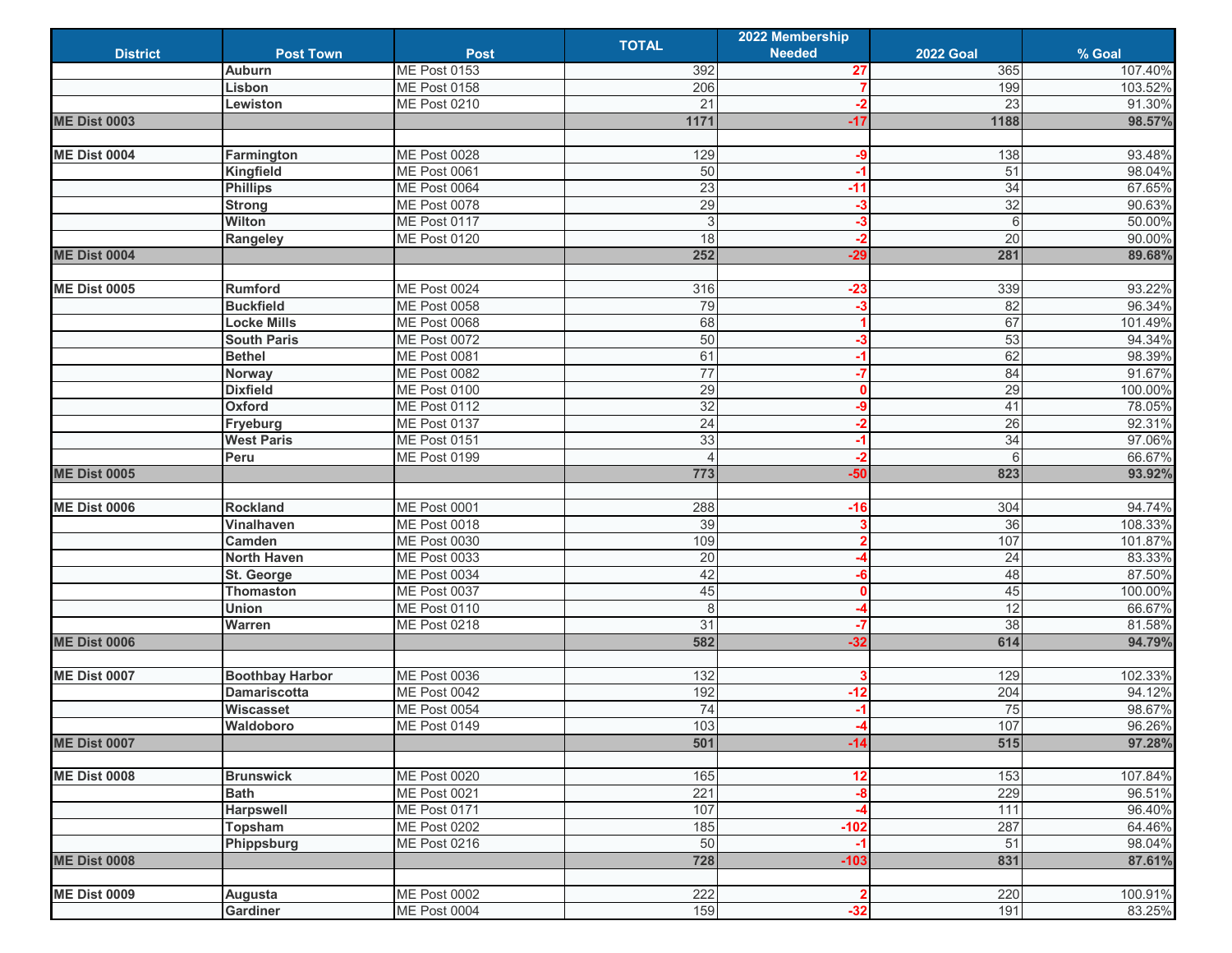|                     |                           |                     | <b>TOTAL</b> | 2022 Membership   |                  |         |
|---------------------|---------------------------|---------------------|--------------|-------------------|------------------|---------|
| <b>District</b>     | <b>Post Town</b>          | <b>Post</b>         |              | <b>Needed</b>     | <b>2022 Goal</b> | % Goal  |
|                     | Waterville                | <b>ME Post 0005</b> | 234          | $-36$             | 270              | 86.67%  |
|                     | <b>Hallowell</b>          | ME Post 0006        | 75           | $-2$              | 77               | 97.40%  |
|                     | Winthrop                  | ME Post 0040        | 246          | $\bf{0}$          | 246              | 100.00% |
|                     | <b>Oakland</b>            | ME Post 0051        | 128          | $-7$              | 135              | 94.81%  |
|                     | <b>Togus</b>              | <b>ME Post 0090</b> | 9            |                   | 13               | 69.23%  |
|                     | <b>North Vassalboro</b>   | ME Post 0126        | 19           | $-3$              | $\overline{22}$  | 86.36%  |
|                     | <b>Richmond</b>           | ME Post 0132        | 158          | $-10$             | 168              | 94.05%  |
|                     | South China               | ME Post 0179        | 34           | -5                | 39               | 87.18%  |
|                     | Litchfield                | ME Post 0181        | 94           | -3                | 97               | 96.91%  |
|                     | <b>Clinton</b>            | ME Post 0186        | 30           | $\mathbf{0}$      | 30               | 100.00% |
|                     | China                     | ME Post 0195        | 5            | $-3$              | $\overline{8}$   | 62.50%  |
|                     | Monmouth                  | ME Post 0204        | 30           | $-12$             | 42               | 71.43%  |
|                     | Augusta                   | <b>ME Post 0205</b> | 47           | $-6$              | 53               | 88.68%  |
| <b>ME Dist 0009</b> |                           |                     | 1490         | $-121$            | 1611             | 92.49%  |
|                     |                           |                     |              |                   |                  |         |
| <b>ME Dist 0010</b> | Fairfield                 | <b>ME Post 0014</b> | 92           | $-22$             | 114              | 80.70%  |
|                     | Skowhegan                 | ME Post 0016        | 90           | $-7$              | 97               | 92.78%  |
|                     | <b>Pittsfield</b>         | ME Post 0032        | 38           | 5                 | 33               | 115.15% |
|                     | <b>Madison</b>            | ME Post 0039        | 173          | $-24$             | 197              | 87.82%  |
|                     | <b>Bingham</b>            | <b>ME Post 0099</b> | 32           | $-1$              | 33               | 96.97%  |
|                     | <b>Jackman</b>            | ME Post 0122        | 31           | 1                 | 30               | 103.33% |
|                     | <b>Hartland</b>           | ME Post 0141        | 10           | -3                | 13               | 76.92%  |
|                     | <b>North New Portland</b> | ME Post 0173        | 28           | -4                | 32               | 87.50%  |
|                     | <b>Athens</b>             | ME Post 0192        | 34           | n                 | 34               | 100.00% |
| <b>ME Dist 0010</b> |                           |                     | 528          | $-55$             | 583              | 90.57%  |
|                     |                           |                     |              |                   |                  |         |
| <b>ME Dist 0011</b> | <b>Belfast</b>            | ME Post 0043        | 137          | -8                | 145              | 94.48%  |
|                     | <b>Unity</b>              | ME Post 0050        | 64           | $-3$              | 67               | 95.52%  |
|                     | Winterport                | ME Post 0138        | 43           | -5                | 48               | 89.58%  |
|                     | <b>Stockton Springs</b>   | <b>ME Post 0157</b> | 56           | 1                 | 55               | 101.82% |
|                     | Palermo                   | ME Post 0163        | 30           | -3                | 33               | 90.91%  |
|                     | <b>Brooks</b>             | ME Post 0183        | 17           | -6                | 23               | 73.91%  |
| <b>ME Dist 0011</b> |                           |                     | 347          | $-24$             | 371              | 93.53%  |
|                     |                           |                     |              |                   |                  |         |
| <b>ME Dist 0012</b> | <b>Bar Harbor</b>         | <b>ME Post 0025</b> | 35           |                   | 32               | 109.38% |
|                     | <b>Ellsworth</b>          | ME Post 0063        | 43           | 5                 | 38               | 113.16% |
|                     | <b>Southwest Harbor</b>   | ME Post 0069        | 60           | $-3$              | 63               | 95.24%  |
|                     | <b>Blue Hill</b>          | <b>ME Post 0085</b> | 22           | -4                | 26               | 84.62%  |
|                     | <b>Bucksport</b>          | ME Post 0093        | 51           | -6                | 57               | 89.47%  |
|                     | Stonington                | <b>ME Post 0102</b> | 38           | $\mathbf{\Omega}$ | 36               | 105.56% |
|                     | <b>Northeast Harbor</b>   | <b>ME Post 0103</b> | 13           | $-4$              | 17               | 76.47%  |
|                     | Trenton                   | <b>ME Post 0207</b> | 61           | $-11$             | 72               | 84.72%  |
| <b>ME Dist 0012</b> |                           |                     | 323          | $-18$             | 341              | 94.72%  |
|                     |                           |                     |              |                   |                  |         |
| <b>ME Dist 0013</b> | <b>Bangor</b>             | <b>ME Post 0012</b> | 124          |                   | 117              | 105.98% |
|                     | <b>East Millinocket</b>   | <b>ME Post 0013</b> | 30           | $-2$              | 32               | 93.75%  |
|                     | Corinna                   | <b>ME Post 0073</b> | 78           | -8                | 86               | 90.70%  |
|                     | <b>Old Town</b>           | <b>ME Post 0075</b> | 78           | 5                 | 73               | 106.85% |
|                     | Lincoln                   | ME Post 0077        | 94           | 3                 | 91               | 103.30% |
|                     | Millinocket               | <b>ME Post 0080</b> | 141          | $-2$              | 143              | 98.60%  |
|                     | Orono                     | <b>ME Post 0084</b> | 83           | $-15$             | 98               | 84.69%  |
|                     |                           |                     |              |                   |                  |         |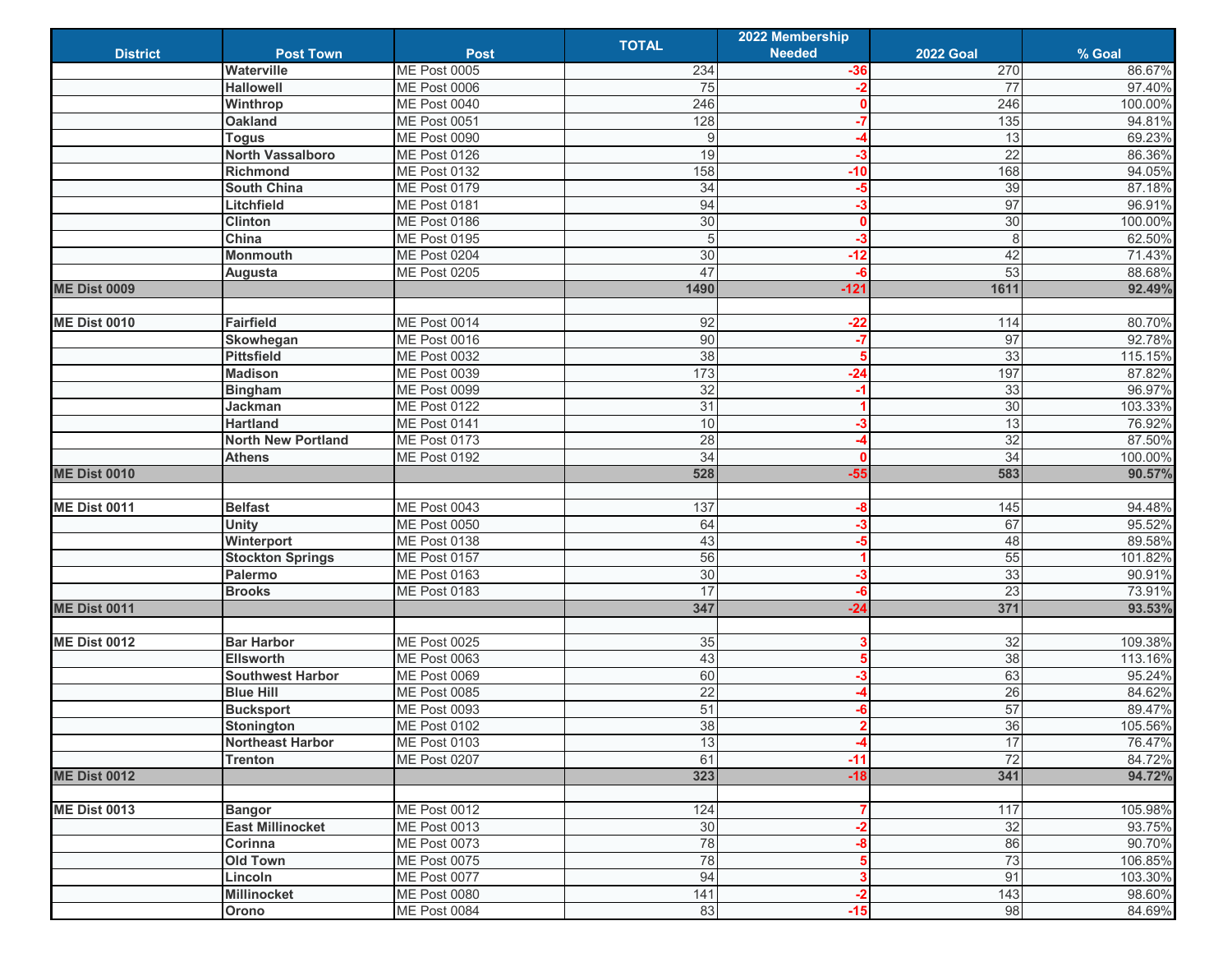|                     |                            |                     |                | 2022 Membership |                  |         |
|---------------------|----------------------------|---------------------|----------------|-----------------|------------------|---------|
| <b>District</b>     | <b>Post Town</b>           | <b>Post</b>         | <b>TOTAL</b>   | <b>Needed</b>   | <b>2022 Goal</b> | % Goal  |
|                     | <b>Howland</b>             | ME Post 0097        | 52             | -6              | 58               | 89.66%  |
|                     | <b>Brewer</b>              | ME Post 0098        | 46             | -6              | 52               | 88.46%  |
|                     | <b>Newport</b>             | ME Post 0105        | 65             |                 | 60               | 108.33% |
|                     | <b>Etna-Carmel</b>         | <b>ME Post 0107</b> | 39             | 3               | 36               | 108.33% |
|                     | <b>East Corinth</b>        | ME Post 0115        | 23             | $-2$            | 25               | 92.00%  |
|                     | Lee                        | <b>ME Post 0160</b> | 5              | $-2$            | $\overline{7}$   | 71.43%  |
|                     | Hermon                     | <b>ME Post 0200</b> | 35             | 0               | 35               | 100.00% |
|                     | <b>Dixmont</b>             | ME Post 0201        | 11             | -3              | 14               | 78.57%  |
|                     | Glenburn                   | ME Post 0211        |                | $-2$            | 6                | 66.67%  |
|                     | Hampden                    | <b>ME Post 0213</b> | 22             | 2               | 20               | 110.00% |
| <b>ME Dist 0013</b> |                            |                     | 930            | $-23$           | 953              | 97.59%  |
|                     |                            |                     |                |                 |                  |         |
| <b>ME Dist 0014</b> | Dover-Foxcroft             | ME Post 0029        | 66             |                 | 62               | 106.45% |
|                     | <b>Milo</b>                | ME Post 0041        | 151            | 7               | 144              | 104.86% |
|                     | <b>Dexter</b>              | <b>ME Post 0053</b> | 34             | A               | 38               | 89.47%  |
|                     | <b>Brownville Junction</b> | <b>ME Post 0092</b> | 31             | $-1$            | 32               | 96.88%  |
|                     | <b>Greenville</b>          | ME Post 0094        | 150            | $-14$           | 164              | 91.46%  |
|                     | <b>Monson</b>              | ME Post 0116        | 50             | $\bf{0}$        | 50               | 100.00% |
|                     | Guilford                   | <b>ME Post 0119</b> | 31             | -1              | 32               | 96.88%  |
|                     | Sangerville                | ME Post 0165        |                |                 | 11               | 63.64%  |
| <b>ME Dist 0014</b> |                            |                     | 520            | $-13$           | 533              | 97.56%  |
|                     |                            |                     |                |                 |                  |         |
| <b>ME Dist 0015</b> | <b>Calais</b>              | ME Post 0003        | 127            | -3              | 130              | 97.69%  |
|                     | Cherryfield                | ME Post 0008        | 64             | Δ               | 60               | 106.67% |
|                     | <b>Machais</b>             | <b>ME Post 0009</b> | 164            |                 | 168              | 97.62%  |
|                     | <b>Eastport</b>            | <b>ME Post 0011</b> | 21             | -5              | 26               | 80.77%  |
|                     | <b>Baileyville</b>         | <b>ME Post 0023</b> | 43             | -6              | 49               | 87.76%  |
|                     | <b>Danforth</b>            | ME Post 0045        | 33             | $\bf{0}$        | 33               | 100.00% |
|                     | Pembroke                   | ME Post 0059        | 105            | 20              | 85               | 123.53% |
|                     | Lubec                      | ME Post 0065        | 124            | -4              | 128              | 96.88%  |
|                     | Jonesport                  | ME Post 0108        | 20             | -3              | 23               | 86.96%  |
|                     | Vanceboro                  | <b>ME Post 0172</b> | 9              | $\mathbf{0}$    | 9                | 100.00% |
|                     | <b>Topsfield</b>           | ME Post 0191        | $\Omega$       | $-2$            | $\overline{2}$   | 0.00%   |
| <b>ME Dist 0015</b> |                            |                     | 710            | $-3$            | 713              | 99.58%  |
|                     |                            |                     |                |                 |                  |         |
| <b>ME Dist 0016</b> | Caribou                    | <b>ME Post 0015</b> | 165            | $-12$           | 177              | 93.22%  |
|                     | <b>Ft. Fairfield</b>       | <b>ME Post 0027</b> | 38             |                 | 42               | 90.48%  |
|                     | Houlton                    | ME Post 0047        | 109            | $-15$           | 124              | 87.90%  |
|                     | Washburn                   | ME Post 0048        | $\overline{7}$ | $-2$            | $\overline{9}$   | 77.78%  |
|                     | <b>Oakfield</b>            | ME Post 0052        | 52             | $\mathbf{c}$    | 54               | 96.30%  |
|                     | <b>Presque Isle</b>        | <b>ME Post 0088</b> | 95             | -4              | 99               | 95.96%  |
|                     | <b>Mars Hill</b>           | <b>ME Post 0118</b> | 51             | -8              | 59               | 86.44%  |
|                     | <b>Monticello</b>          | <b>ME Post 0121</b> | $\mathbf 0$    | $-2$            | $\overline{c}$   | 0.00%   |
|                     | Limestone                  | <b>ME Post 0127</b> | 24             | -6              | 30               | 80.00%  |
|                     | Easton                     | <b>ME Post 0187</b> | 13             | $-2$            | 15               | 86.67%  |
|                     | <b>Masardis</b>            | <b>ME Post 0208</b> | 12             | $-1$            | 13               | 92.31%  |
| <b>ME Dist 0016</b> |                            |                     | 566            | $-58$           | 624              | 90.71%  |
|                     |                            |                     |                |                 |                  |         |
| <b>ME Dist 0017</b> | Van Buren                  | <b>ME Post 0049</b> | 125            | -9              | 134              | 93.28%  |
|                     | <b>Fort Kent</b>           | <b>ME Post 0133</b> | 148            | $-17$           | 165              | 89.70%  |
|                     | Stockholm                  | <b>ME Post 0136</b> | 80             | $-13$           | 93               | 86.02%  |